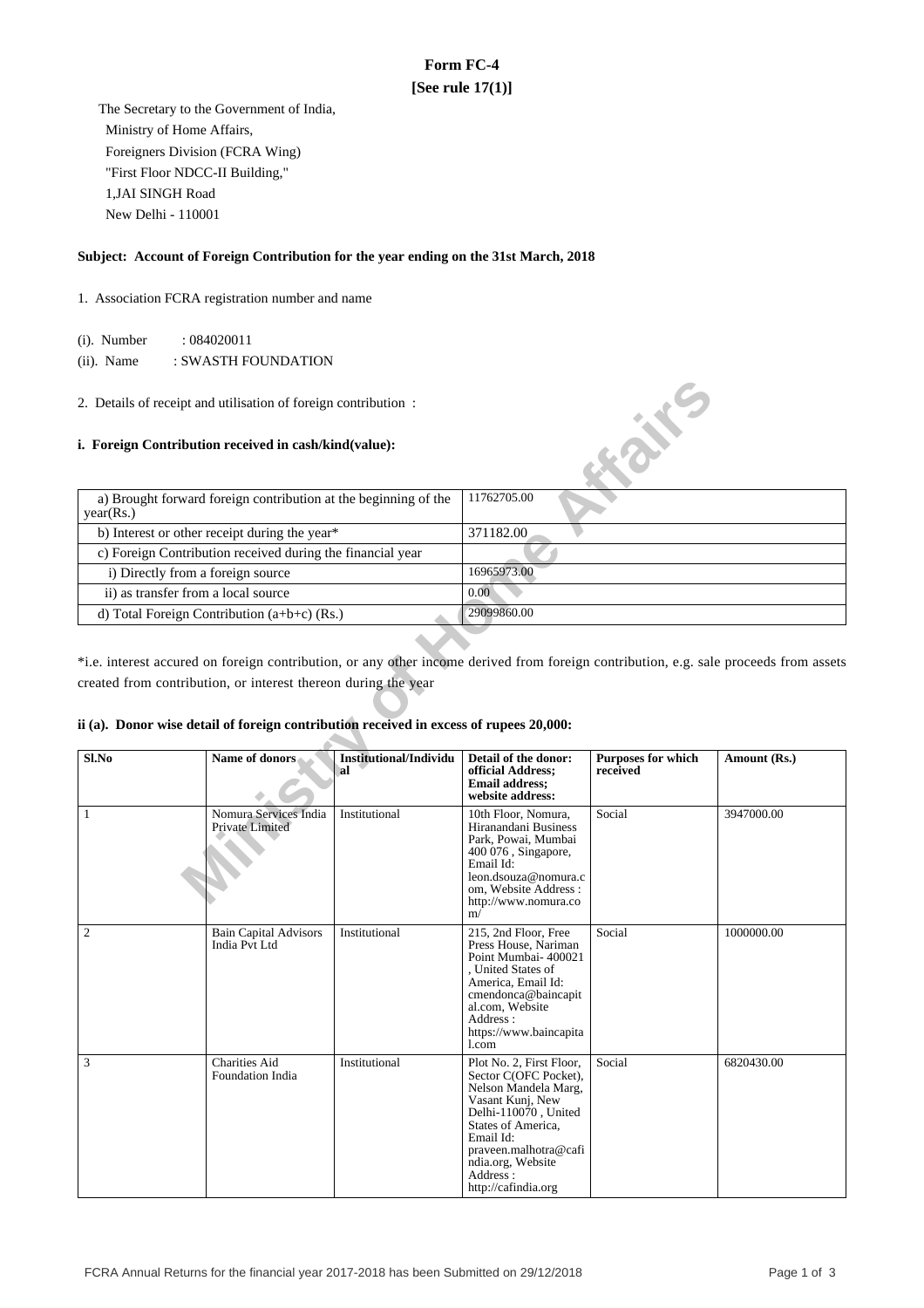| Sl.No | Name of donors           | Institutional/Individu<br>al | Detail of the donor:<br>official Address;<br><b>Email address;</b><br>website address:                                                                                                                                                                                   | <b>Purposes for which</b><br>received | Amount (Rs.) |
|-------|--------------------------|------------------------------|--------------------------------------------------------------------------------------------------------------------------------------------------------------------------------------------------------------------------------------------------------------------------|---------------------------------------|--------------|
| 4     | <b>Impact Foundation</b> | Institutional                | MR Co-Ho-So, Bldg<br>$No.J/18$ , 1st Floor, Opp<br>Raheja College of Arts<br>and Commerce, Relief<br>Road, Off Juhu Tara<br>Road Santacruz W,<br>Mumbai-400054,<br>United States of<br>America, Email Id:<br>info@dasra.org,<br>Website Address:<br>http://www.dasra.org | Social                                | 2000000.00   |
| 5     | FIL Foundation           | Institutional                | Oakhill House, 130<br>Tonbridge Road,<br>Hildenborough,<br>Tonbridge, Kent, TN11<br>9DZ, United<br>Kingdom, Email Id:<br>Rachel.Andrews@fil.c<br>om, Website Address:<br>https://filfoundations.se<br>cure.force.com/                                                    | Social                                | 3198543.00   |

| Sl.No | Purpose          | <br>Amount |
|-------|------------------|------------|
|       | $\sim$<br>Social | 973.00     |

#### **(iii). Details of Utilization of foreign contribution:**

|                                                                                                                                                                                                                                                       |                                                                                                                                 |             | cure.rorce.com |               |  |  |
|-------------------------------------------------------------------------------------------------------------------------------------------------------------------------------------------------------------------------------------------------------|---------------------------------------------------------------------------------------------------------------------------------|-------------|----------------|---------------|--|--|
| (b). Cumulative purpose-wise amount of all foreign contribution donation received :                                                                                                                                                                   |                                                                                                                                 |             |                |               |  |  |
| S1.No<br><b>Purpose</b>                                                                                                                                                                                                                               |                                                                                                                                 |             |                | <b>Amount</b> |  |  |
| $\mathbf{1}$<br>Social                                                                                                                                                                                                                                |                                                                                                                                 |             |                | 16965973.00   |  |  |
| (iii). Details of Utilization of foreign contribution:<br>a. Total Utilization* for projects as per aims and<br>objectives of the association (Rs.)                                                                                                   |                                                                                                                                 | 21597121.00 |                |               |  |  |
| b. Total Administrative Exprenses as provided in Rule<br>5, FCRA 2011 (Rs.)                                                                                                                                                                           |                                                                                                                                 | 8472537.00  |                |               |  |  |
| c. Total invested in term deposits(Rs.)                                                                                                                                                                                                               |                                                                                                                                 | 0.00        |                |               |  |  |
| d.Total Purchase of fresh assets(Rs.)                                                                                                                                                                                                                 |                                                                                                                                 | 0.00        |                |               |  |  |
| Total utilization in the year(Rs.) $(a+b+d)$                                                                                                                                                                                                          |                                                                                                                                 | 30069658.00 |                |               |  |  |
| * It is affirmed that the utilisation of foreign contribution is not in contravention of the provisions contained in prov<br>Section 12(4)(f) of the Act which states that the acceptance of foreign contribution is not likely to affect prejudicall |                                                                                                                                 |             |                |               |  |  |
|                                                                                                                                                                                                                                                       | (A) the soverignty and integrity of india; or.<br>(B) the security, strategic, scientific or echnomic interest of the state; or |             |                |               |  |  |
| (C) the public interest; or                                                                                                                                                                                                                           | (D) freedom or fairness of election to any legistature; or                                                                      |             |                |               |  |  |

\* It is affirmed that the utilisation of foreign contribution is not in contravention of the provisions contained in proviso to Sction 9(e) and Section 12(4)(f) of the Act which states that the acceptance of foreign contribution is not likely to affect prejudically.

- (D) freedom or fairness of election to any legistature; or
- (E) friendly relations with any foreign state; or

(F) harmony between religious, racial, social, lingusitic or relgional groups, castes or communities

iv. Balance of unutilized foreign contribution, in cash/bank, at the end of the year(Rs.) : 0.00 v. Total number of foreigner working(salaried/ in honorary capacity.  $\qquad \qquad$  : 0.00

3. (a) Details of designated Fc bank account for receipt of Foreign Contribution ( As on 31st March of the year ending):

| Sl.No | <b>Name of Bank</b>        | <b>Branch Address</b> (With<br>pincode)                               | <b>IFSC Code</b> | <b>Account No</b> |
|-------|----------------------------|-----------------------------------------------------------------------|------------------|-------------------|
|       | <b>STATE BANK OF INDIA</b> | GOKULDHAM.<br><b>GOREGAON EAST.</b><br>MUMBAI, Maharashtra.<br>Mumbai | Not Avilable     | XXXXXXX3737       |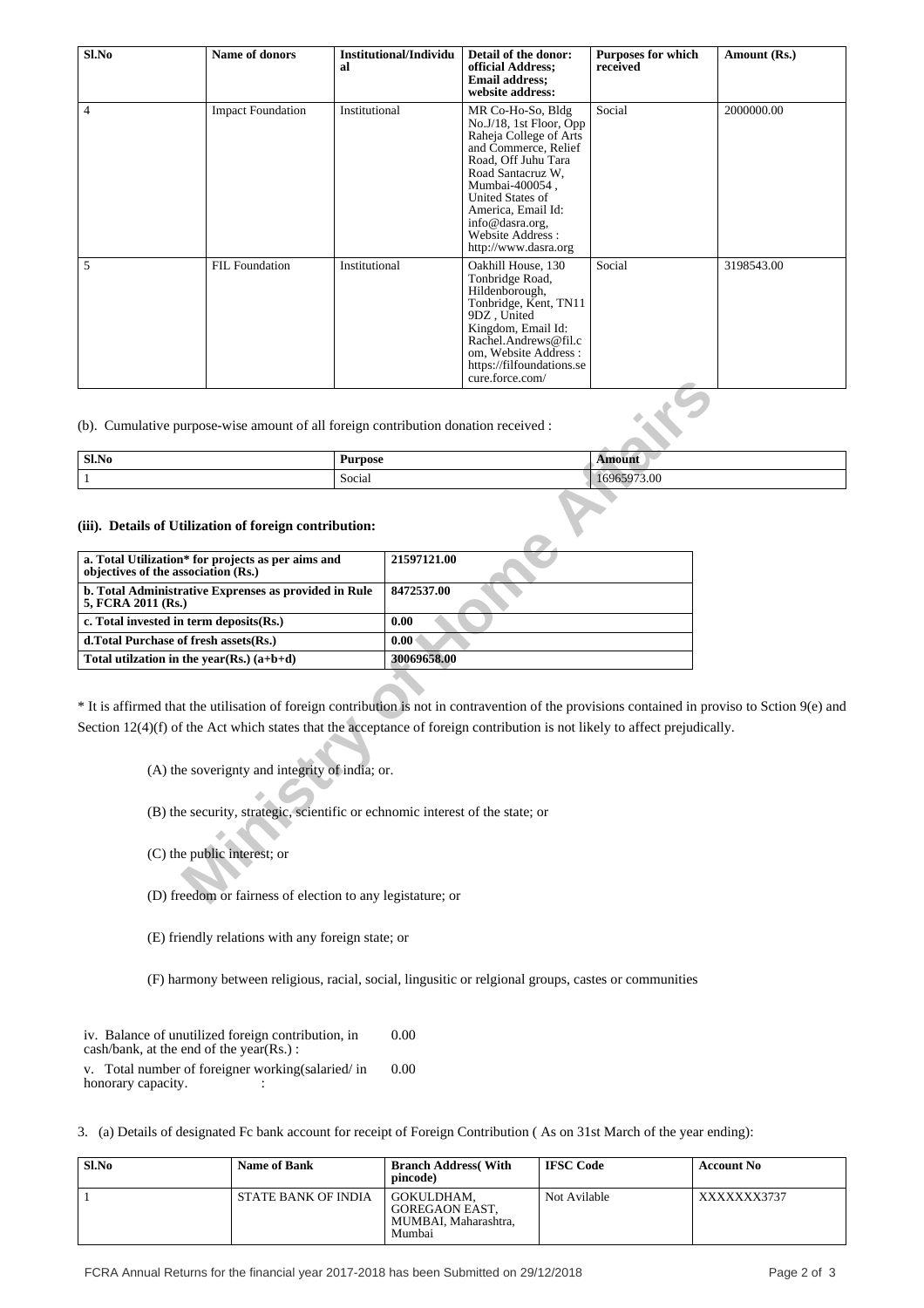3. (b) Details of all utilization bank accounts for utilization of Foregin Contribution (As on 31st March of the year ending)

| Sl.No | <b>Name of Bank</b> | <b>Branch Address</b> (With<br>pincode)                                                                                                         | <b>IFSC Code</b> | <b>Account No</b> |
|-------|---------------------|-------------------------------------------------------------------------------------------------------------------------------------------------|------------------|-------------------|
|       | STATE BANK OF INDIA | B-2, Shagun Mall, Film City   SBIN0006055<br>Road, Next to Dindoshi Bus<br>Depot, Malad East, Mumbai<br>400 097, Mumbai,<br>Maharashtra, Mumbai |                  | XXXXXXX1215       |

#### **Declaration**

 **I hereby declare that the above particulars furnished by me are true and correct**

**Ministry of Home A. I also affirm that the receipt of foreign contribution and its utilization have not been violative of any of the provisions of the Foreign Contribution (Regulation) Act, 2010, rules, notifications/ orders issued there under from time to time and the foreign contribution was utilized for the purpose(s) for which the association was granted registration/ prior permission by the Central Government.**

Signature of the Cheif Functionary

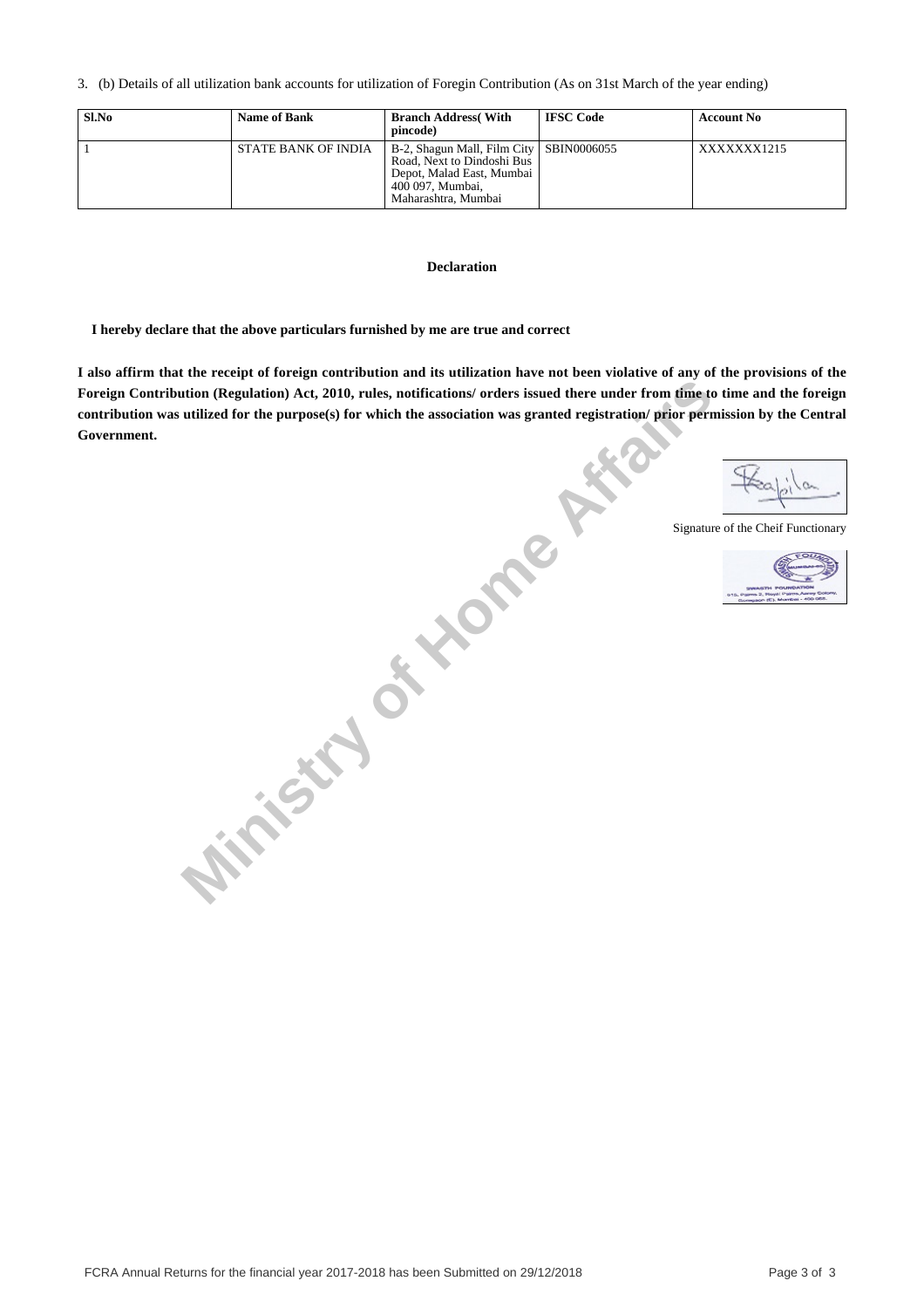#### **SWASTH FOUNDATION** FCRA Balance Sheet as on 31.03.2018 (FCRA Registration No. 084020011 dt. 15.09.2015)

| <b>LIABILITIES</b>                                                                                                                                                                                          | <b>AMOUNT</b>                                                      | <b>AMOUNT</b>        | <b>ASSETS</b>                                                                                                                                                            | <b>AMOUNT</b>                             | <b>AMOUNT</b>                           |
|-------------------------------------------------------------------------------------------------------------------------------------------------------------------------------------------------------------|--------------------------------------------------------------------|----------------------|--------------------------------------------------------------------------------------------------------------------------------------------------------------------------|-------------------------------------------|-----------------------------------------|
| <b>Other Earmarked Funds</b><br>Charities Aid Foundation<br>Grant from Give2Asia<br>Nomura                                                                                                                  | 18,51,301<br>28,61,238                                             | 47,12,539            | <b>Fixed Assets</b><br>Furniture & Fixture<br>Less: Depreciation                                                                                                         | 14,19,999<br>14,19,999                    |                                         |
|                                                                                                                                                                                                             |                                                                    |                      | <b>Medical Equipment</b><br>Less: Depreciation                                                                                                                           | 10,04,257<br>10,04,257                    |                                         |
| <b>Current Liabilities:</b><br><b>Expenses Payable</b><br>Professional Tax Payable<br>Provident Fund payable<br>Salaries & Contract Fees Payable<br>Suppliers or Distributors Payable<br><b>TDS Payable</b> | 25,621<br>91,950<br>12,41,328<br>15,96,406<br>2,37,328<br>3,49,707 | 35.42.340            | <b>IT Equipment</b><br>Less: Depreciation<br><b>Advances</b><br>Advance for Expenses<br>Deposit for Clinic receivable                                                    | 2,55,862<br>2,55,862<br>2,000<br>8,44,155 | 8.46,155                                |
| <b>Income &amp; Expenditure Account</b><br>Opening Balance<br>Less:- Deficit from Income & Expenditure A/c                                                                                                  | 25,82,993<br>82,65,330                                             | $(56, 82, 337)$ Bank | TDS receivable<br>Investment in Fixed Deposit with SBI<br>Bank Interest Receivable<br>State Bank of India - Receipt Account<br>State Bank of India - Utilisation Account | 9,89,676<br>1,16,876                      | 1,995<br>6,09,865<br>7,974<br>11,06,553 |
| Total                                                                                                                                                                                                       |                                                                    | 25, 72, 542 Total    |                                                                                                                                                                          |                                           | 25,72,542                               |

As per our report of even date For Pritesh Mehta & Co. **Chartered Accountants** Firm Registration No. 115857W

MEH,

FIRM No.

115857W

M. No.

49593

ED ACCO!

O

Ġ

 $\overline{\mathbf{a}}$ 

1\*CHP

V۴ (Pritesh Mehta) Proprietor

Membership No. 49593 **MUMBAI** 

DATED: 5th September 2018

alis Trus

Garima Kapila Trustee

Swasth, Equipodation Swasth Foundation

Sundeep Kapila Trustee

Trustee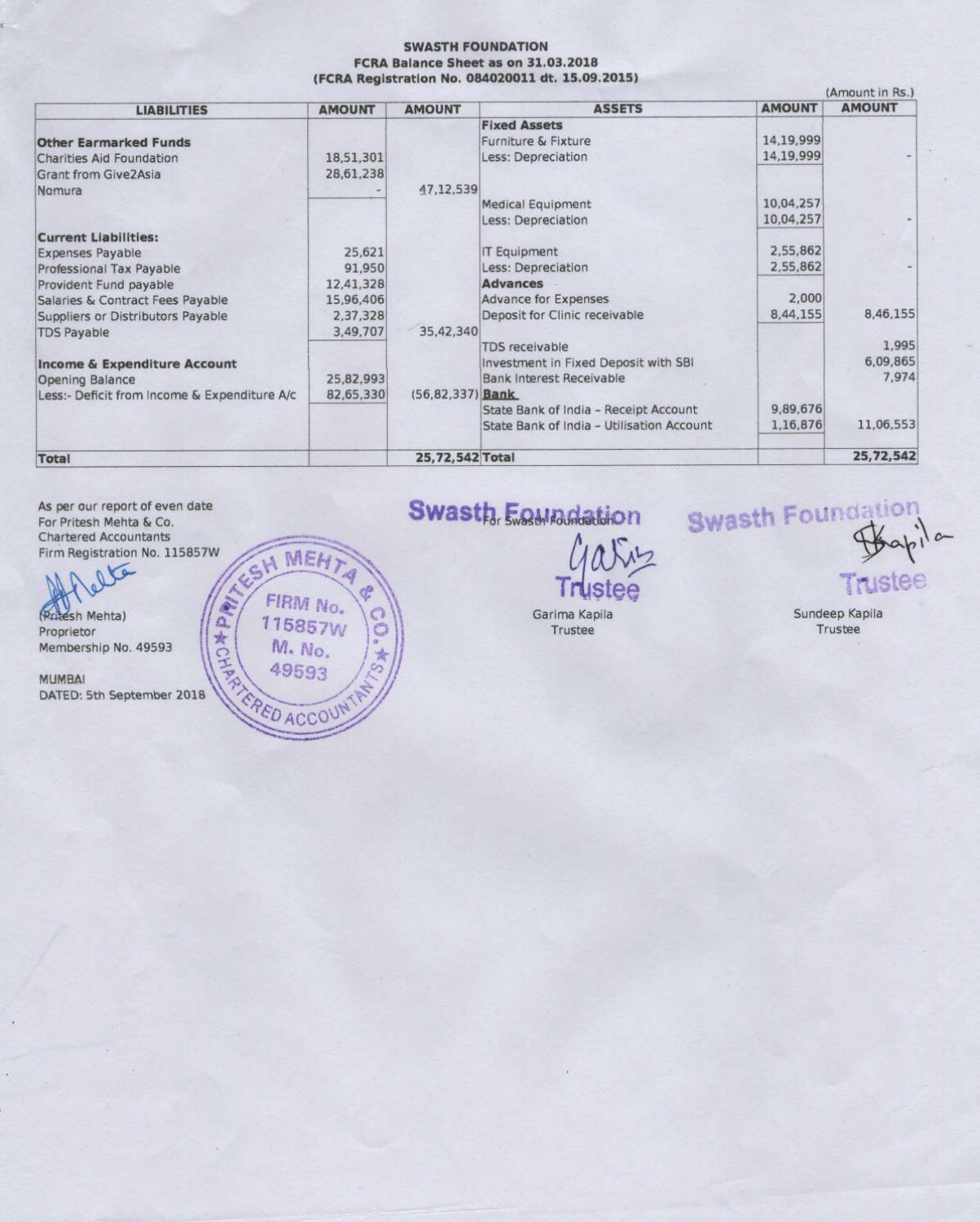**SWASTH FOUNDATION** FCRA Income & Expenditure Account for the year ended 31.03.2018 (FCRA Registration No. 084020011 dt. 15.09.2015)

| <b>EXPENDITURE</b>                     | <b>AMOUNT</b> | <b>AMOUNT</b>     | <b>INCOME</b>                                      | <b>AMOUNT</b> | <b>AMOUNT</b> |
|----------------------------------------|---------------|-------------------|----------------------------------------------------|---------------|---------------|
| <b>Administrative Expenses</b>         |               |                   |                                                    |               |               |
| To Bank Charges                        |               | 8.279             |                                                    |               |               |
| To Brokerage                           |               | 96,009            |                                                    |               |               |
| To Depreciation on IT Equipment        |               | 2.55,862          |                                                    |               |               |
| To Depreciation on Furniture & Fixture |               |                   | 14,19,999 By Donation                              |               | 2,14,33,146   |
| To Electricity                         |               |                   | 2,35,620 By Income from other sources              |               |               |
| To Other Office Exp                    |               |                   | 3,72,609 Bank Interest                             | 3,62,373      |               |
| To Printing and Stationery             |               |                   | 12,00,370 Interest On FD Receivable                | 8,809         | 3,71,182      |
| To Professional Fees                   |               | 1,74,190          |                                                    |               |               |
| To Repair & Maintenance                |               | 9.65,770          |                                                    |               |               |
| To Salaries (Administrative)           |               |                   | 36,10,837 To Deficit carried over to Balance Sheet |               | 82,65,330     |
| To Telephone and Internet              |               | 81,355            |                                                    |               |               |
| To Travelling Expenses                 |               | 51,637            |                                                    |               |               |
|                                        |               |                   |                                                    |               |               |
| <b>Program Expenses</b>                |               |                   |                                                    |               |               |
| To Depreciation on Medical Equipment   |               | 10,04,257         |                                                    |               |               |
| To Dental Lab Services                 |               | 4,62,549          |                                                    |               |               |
| To Dental Consumable                   |               | 10,86,571         |                                                    |               |               |
| <b>To Dentist Fees</b>                 |               | 31,24,006         |                                                    |               |               |
| <b>To Doctor Fees</b>                  |               | 30,44,698         |                                                    |               |               |
| To Marketing Expenses                  |               | 59,292            |                                                    |               |               |
| To Malnutrition exp                    |               | 73,447            |                                                    |               |               |
| To Pathlab Consumable                  |               | 4,91,699          |                                                    |               |               |
| To Pathlab Services                    |               | 7,08,884          |                                                    |               |               |
| TO Rent for Clinic Premises            |               | 35,82,691         |                                                    |               |               |
| To Salaries (Program)                  |               | 76,83,924         |                                                    |               |               |
| <b>To Specialist Fees</b>              |               | 2,65,387          |                                                    |               |               |
| To Staff welfare                       |               | 560               |                                                    |               |               |
| To Training Expenses                   |               | 9,156             |                                                    |               |               |
| <b>TOTAL</b>                           |               | 3,00,69,658 TOTAL |                                                    |               | 3,00,69,658   |

As per our report of even date For Pritesh Mehta & Co. **Chartered Accountants** Firm Registration No. 115857W

τ

ESH MEA

FIRM No.

115857W

(Pritesh Mehta) Proprietor Membership No. 49593

REAL MARIA MUMBAI DATED: 5th September 2018

**Swasth Foundation** 

ustee

**Swasth Foundation** 

Garima Kapila Trustee

 $\cdot |$ **Trustee** 

Sundeep Kapila Trustee